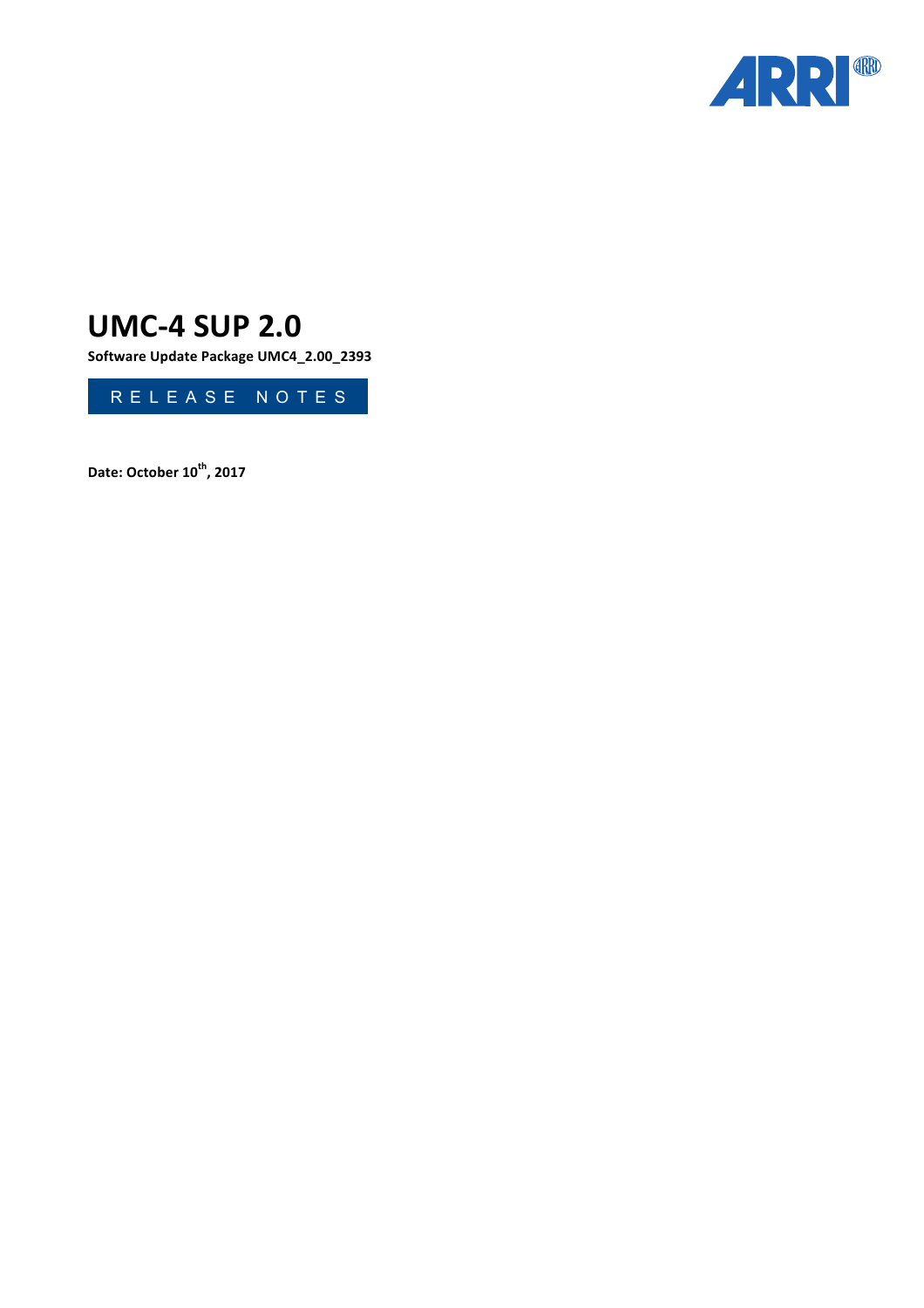# **Table of Contents**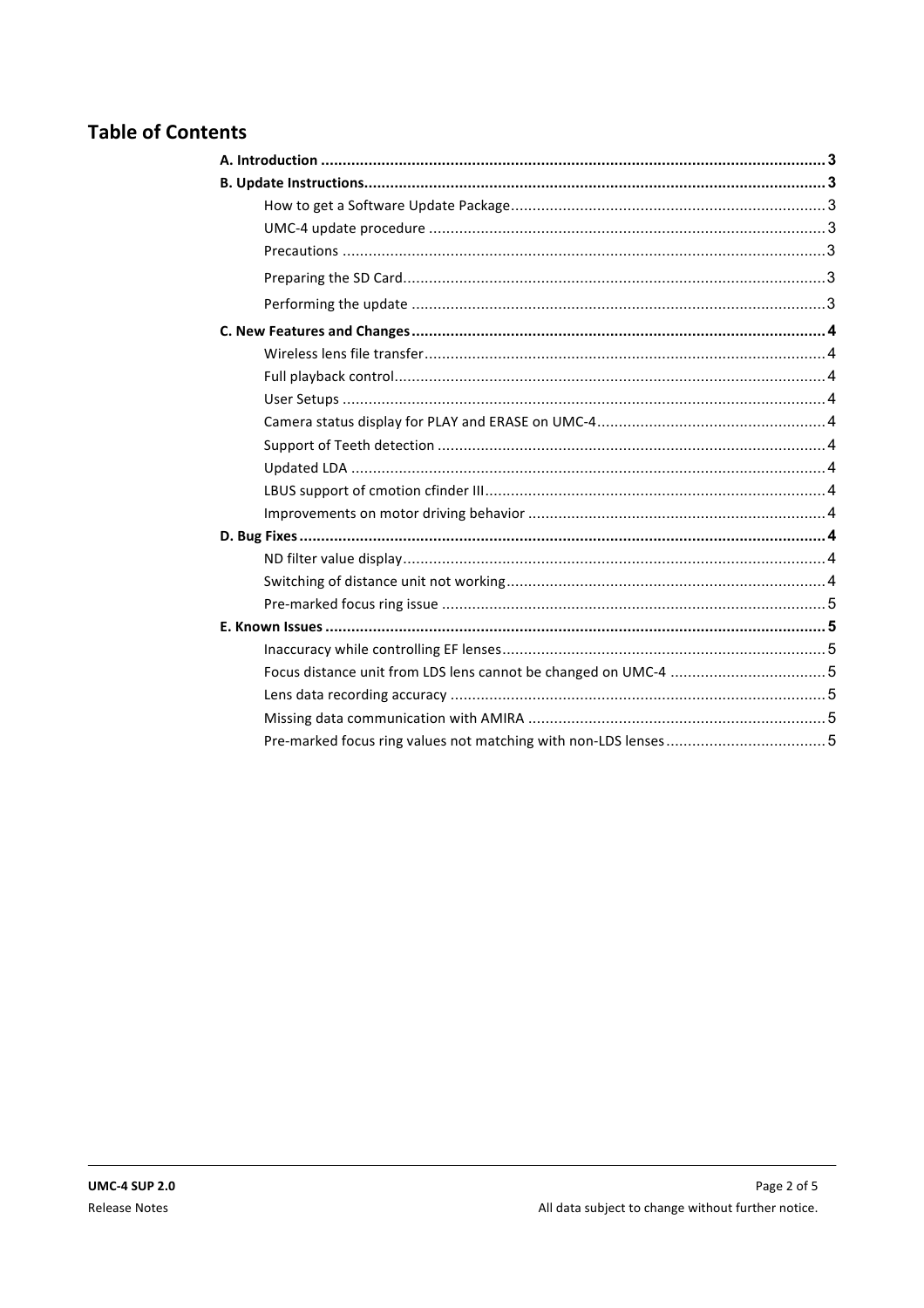# **A. Introduction**

We are proud to announce the release of Software Update Package (SUP) 2.0 for the Universal Motor Controller UMC-4. We highly recommend updating the UMC-4 to this software update package. Please take your time to go through this document before you start using the UMC-4. For more information, please visit www.arri.com/ecs/umc-4

New features & overview of changes introduced with SUP 2.0

- Wireless lens file transfer
- **Full playback control**
- User setups
- Camera status display for PLAY and ERASE on UMC-4
- Support of Teeth Detection
- Updated LDA
- LBUS support of cmotion cfinder III
- **■** Improvements on motor driving behavior
- Several minor improvements
- Several bug fixes

# **B. Update Instructions**

# **How to get a Software Update Package**

Go to the ARRI website www.arri.com/ecs/umc-4 and download the latest Software Update Package (SUP) from the Downloads section of the UMC-4.

# **UMC-4 update procedure**

# **Precautions**

Make sure the power supply of the UMC-4 is stable.

# **Preparing the SD Card**

Have a FAT16 or FAT32 formatted SD-Card ready. SD and SDHC cards are supported.

Copy the update package file to the SD card.

# **Performing the update**

- (1) Insert the SD card into the SD card slot of the UMC-4.
- (2) Select *Menu>System>Firmware Update*, and navigate to the update package on the SD card.
- (3) Select the package. A list of modules will be shown on the screen.
- (4) Press UPDATE. A new warning screen will be displayed. Proceed by simultaneously pressing the two UPDATE buttons. The screen will blackout and the status LED will start blinking red and green. The unit is being updated. This can take up to 30 seconds.
- (5) The UMC-4 will reboot after the update is completed. Depending on the update package content, additional modules might need to be updated after reboot; this is done automatically and is clearly indicated on the screen of the device. The second phase of the update procedure may take several minutes.

**Caution:** Do not switch off power and do not remove the SD card during the update as this may damage the UMC-4!

In case of any update-related issues, please contact the ARRI Service.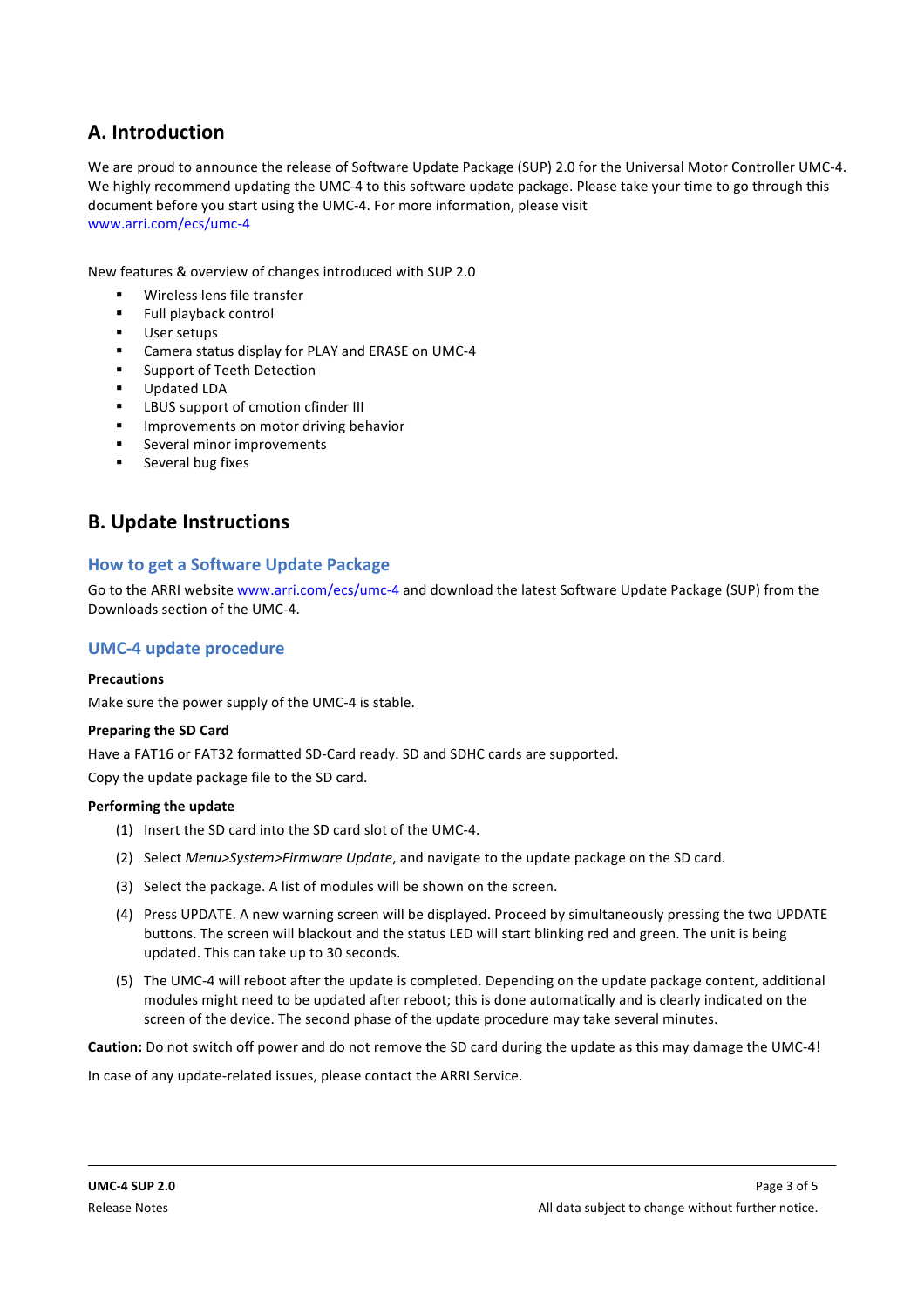# **C. New Features and Changes**

# **Wireless lens file transfer**

Now, users can wirelessly transmit a lens file from the WCU-4 to the UMC-4.

# **Full playback control**

Full playback control from WCU-4 is now possible with the UMC-4 connected to AMIRA or ALEXA Mini.

# **User Setups**

Selection of camera user setups from WCU-4 is now possible with the UMC-4 connected to AMIRA or ALEXA Mini.

# **Camera status display for PLAY and ERASE on UMC-4**

The UMC-4 screen now shows users a Playback and Erasing indication (only supported on AMIRA/ALEXA Mini).

# **Support of Teeth detection**

ARRI offers interchangeable gears with different teeth counts for lens motors. The teeth count mode can now be set/shown in the UMC-4 GUI. This new function is important for correct lens data.

# **Updated LDA**

Updated Lens Data Archive (LDA) and improvements on the LDA structure. Following lens files were added:

- ARRI Anamorphic Ultra Wide Zoom 19-36mm/T4.2
- ARRI Anamorphic Ultra Wide Zoom 21-40mm/T4.9
- Leica Summicron 18, 21, 25, 29, 35, 50, 75, 100, 135mm
- Leica Summilux 16, 18, 21, 25, 29, 35, 40, 50, 65, 75, 100, 135mm
- Zeiss LDS VP1 16-30mm
- Zeiss VP1 16-30mm
- Zeiss Standard T 2.1 16, 20, 24, 28, 32, 40, 50, 60, 85, 100, 135, 180mm
- Zeiss Compact Prime CP.2 Standard 15, 18, 21, 25 T2.1, 25 T2.9, 28, 35, 50, 85, 100, 135mm
- Zeiss Compact Prime CP.2 Super Speed 35, 50, 85mm
- Zeiss Cinema Zoom, 15-30, 28-80, 70-200mm

# **LBUS** support of cmotion cfinder III

The cmotion cfinder III for distance measurements is now supported by the UMC-4 LCS interface, with distance readouts being displayed on the WCU-4 screen.

# **Improvements on motor driving behavior**

Improvements on the smoothness, speed, acceleration and a more accurate driving behavior were done. Further the handling of the CLM-2 motor control has been optimized to be more precise.

# D. Bug Fixes

# **ND filter value display**

Fixed an issue where WCU-4 display would not show ND filter values from ALEXA Mini or AMIRA.

# **Switching of distance unit not working**

Solved an issue where WCU-4 display would not show changed distance unit from metric to imperial (display still in metric).